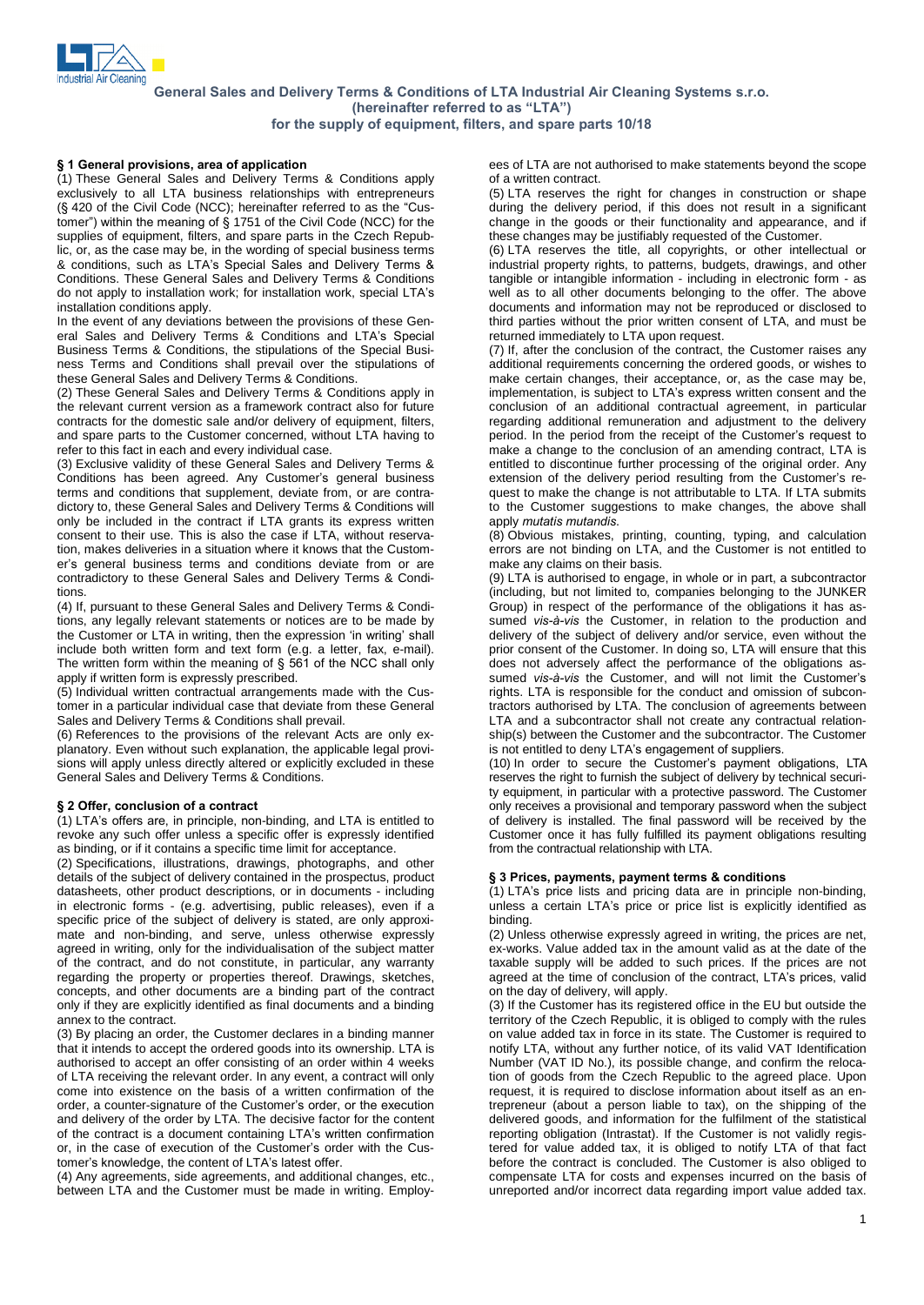

The Customer is obliged to pay LTA value added tax additionally assessed by a tax administrator (authority) (in the Czech Republic or any other EU country), if any, and any other compensation for damage (in particular, penalties, fines, or default interest, etc.) incurred on the basis of incorrect or undisclosed data of the Customer that is relevant to the correct levy of value added tax.

If the Customer has its registered office outside the EU, the goods are destined for export from the EU then, unless otherwise agreed, the customs clearance of the goods is ensured by LTA at the costs of the Customer. Imports to the destination country, including customs clearance of goods for import into the country of destination, are provided by the Customer at its own costs. The Customer is obliged to compensate LTA for any value added tax additionally assessed by the tax administrator or any payment(s) related to the import and export of goods (in the Czech Republic or any other state), as well as for any other damage (in particular, penalties, fines, or default interest, etc.) incurred on the basis of incorrect or undisclosed data of the Customer that is relevant to the correct levy of value added tax or other taxes, and to the proper procuring of the customs clearance of goods in connection with the supply of goods to a non-EU country.

(4) The shipping costs will be invoiced separately. Any additional costs, such as transport insurance, packaging, unloading, delivery, customs, fees, public charges, etc. shall be paid by the Customer, unless otherwise expressly agreed in writing.

(5) Unless otherwise agreed with the Customer, the purchase price is payable as follows:

- 30% of the purchase price: a deposit payable after the Customer has received a written confirmation of the order from LTA;

- 60% of the purchase price: when the notification is made that the goods are ready for dispatching or collection;

- 10% of the purchase price: upon final acceptance, but no later than 2 months after the notification of readiness to dispatching or collection, if the final acceptance is delayed for reasons beyond the control of LTA.

(6) LTA is authorised to make previously unperformed deliveries or supplies only against the payment of a deposit or provision of security if LTA, after the conclusion of the contract, becomes aware of circumstances that are likely to substantially reduce the credibility of by if LTA, after the conclusion of the contract, becomes aware of<br>circumstances that are likely to substantially reduce the credibility of<br>the Customer, and under which the payment of LTA's outstanding receivables from the Customer on the basis of the relevant contractual relationship (including receivables from other partial order to which the same framework contract applies) is threatened.

(7) Unless otherwise expressly agreed in writing, invoices are paya ble immediately upon receipt, without any deductions. Decisive for reimbursement is the day when LTA will have the appropriate in voiced amount (equivalent) at its disposal. Unless otherwise ex pressly agreed in writing, the payment must be made in the currency in which the relevant invoice was issued.

(8) Upon expiry of the agreed payment periods, the Customer shall be in which the relevant invoice was issued.<br>
(8) Upon expiry of the agreed payment periods, the Customer shall<br>
be in default, even without LTA's notification. During the period of default, the purchase price shall bear default interest at the applicable statutory interest rate. LTA reserves the right to claim damages caused by a delay, in excess of the aforementioned default interest amount. If the Customer does not fulfil its payment obligation despite the delay, or fails to provide the required security at the relevant request to do so, LTA may, within one week of the coming into existence of the delay until the date of payment, or, as the case may be, provision of security, interrupt the performance, or apply the right of retention. The delivery period shall be prolonged accordingly. If be, provision of retention. The delivery period shall be prolonged accordingly. If the purchase price is to be paid in instalments, the above will apply mutatis mutandis.

(9) Payments may be made only by cashless wire/bank transfer. Promissory notes and cheques are not acceptable to meet the payment obligation.

(10) If LTA and the Customer agree that the Customer is obliged to negotiate a documentary letter via its bank (or a bank that is ac-<br>(10) If LTA and the Customer agree that the Customer is obliged to<br>negotiate a documentary letter via its bank (or a bank that is acceptable to LTA), it is agreed that the opening of the letter of credit must be made in accordance with the Uniform Customs and Practice for Documentary Credits (UCP), 2007 revision, International Chamber of Commerce (ICC) publication No. 600.

(11) Any and all LTA receivables become payable immediately, even in the case of an agreed payment delay, if the Customer finds

itself in default on any amount receivable by LTA, if it suspends payments, if it is over-indebted, if a insolvency petition has been itself in default on any amount receivable by LTA, if it suspends<br>payments, if it is over-indebted, if a insolvency petition has been<br>filed against the Customer's assets, if insolvency proceedings have beginned is a constant of the constant of the customer state of the Customerís assets, if insolvency proceedings have<br>filed against the Customer's assets, if insolvency proceedings have<br>been initiated in respect of the Cus ceedings have been discontinued due to a lack of assets, or if LTA becomes aware of circumstances that are likely to significantly ceedings have been discontinued due to a lack of assets, or if LTA becomes aware of circumstances that are likely to significantly reduce the Customer's credibility. In such cases, LTA is entitled, at its discretion, to demand the return of the delivered goods, make further deliveries subject to the payment of a deposit, or provision of a guarantee, to claim damages and/or to rescind the contract entire- $\mathsf{I} \mathsf{v}$ .

## <sup>4</sup> Delivery period and performance period

(1) Unless otherwise agreed in writing, the delivery terms and deliv ery periods are approximate and non-binding on LTA (LTA is entitled to change such terms and periods). Fixed transactions (liabilities) will not be agreed.

(2) Compliance by LTA with the delivery dates agreed in a binding manner is based on the presumption that all business and technical issues have been clarified with the Customer, and that the Customer has fulfilled all of its obligations, such as the timely securing of its own supplies, documents, official permits or consents, tests, ap provals and compliance with the agreed payment terms, and that no additional changes to the order have been requested or agreed upon. If that is not the case, the delivery period shall be prolonged accordingly, unless otherwise expressly agreed in writing.

(3) Compliance with the delivery period is agreed subject to the condition that the respective suppliers perform their supplies to LTA in a due and timely fashion.

(4) Unless otherwise expressly agreed in writing, deliveries are madue and timely fashion.<br>
(4) Unless otherwise expressly agreed in writing, deliveries are<br>
made ex-works at the plant in Středokluky (EXW, Incoterms 2010).

(5) The delivery period is met if the Customer is notified at the latest at the time of its expiry of the readiness of goods for dispatching or collection.

(6) If it is not possible to comply with binding delivery periods for reasons for which LTA is not responsible (unavailability of perfor mance), the contractual terms and deadlines shall be prolonged accordingly. LTA shall promptly inform the Customer of this fact and, at the same time, inform the Customer of the anticipated new deliv ery date. If delivery is not available even during the new delivery period, LTA is entitled to rescind the contract in full or in part, and will pay the Customer the consideration provided by it. The unavail ability of performance in this sense means, among other things, a failure by LTA sub-contractors to provide the timely supply of deliv eries, in the event that LTA has concluded a corresponding hedging transaction, or any force majeure events such as wars, terrorist attacks, import and export restrictions, labour law disputes, natural disasters, or operation breakdowns on the part of LTA or its suppliers, which prevent LTA, not by its own fault, from delivering the goods on the agreed date or within the agreed period. LTA's rights to rescission and termination provided by law, with the exclusion of the obligation to provide performance (or in the event of any impos sibility to provide performance, or if the performance cannot be fairly demanded, and/or if the substitute performance is impossible or cannot be fairly demanded), shall not be thereby affected. The demanded, and/or if the substitute performance is impossible or cannot be fairly demanded), shall not be thereby affected. The Customer's rights to rescission and termination under these General Sales and Delivery Terms & Conditions shall also remain unaffect ed. Notwithstanding this, LTA is entitled, in the event of termination of the contract as a result of any force majeure event, to request the payment of the contractual performance provided by LTA until that time.

(7) If a binding delivery period is agreed and LTA becomes delayed with delivery, the Customer is entitled, following <sup>a</sup> prior written re-quest and the expiry of an additional period of no less than <sup>14</sup> days, to claim a contractual penalty of 0.25% for each completed full week of delay, which penalty, however, shall not in the aggregate exceed more than 2.5% from the net price of the supplies affected by the delay. After the maximum contractual penalty has been reached and the additional period of 14 days has expired and LTA has failed to meet it, the Customer may rescind the contract.<br> **S 5 Delivery of goods** 

(1) Unless otherwise expressly agreed in writing, the goods are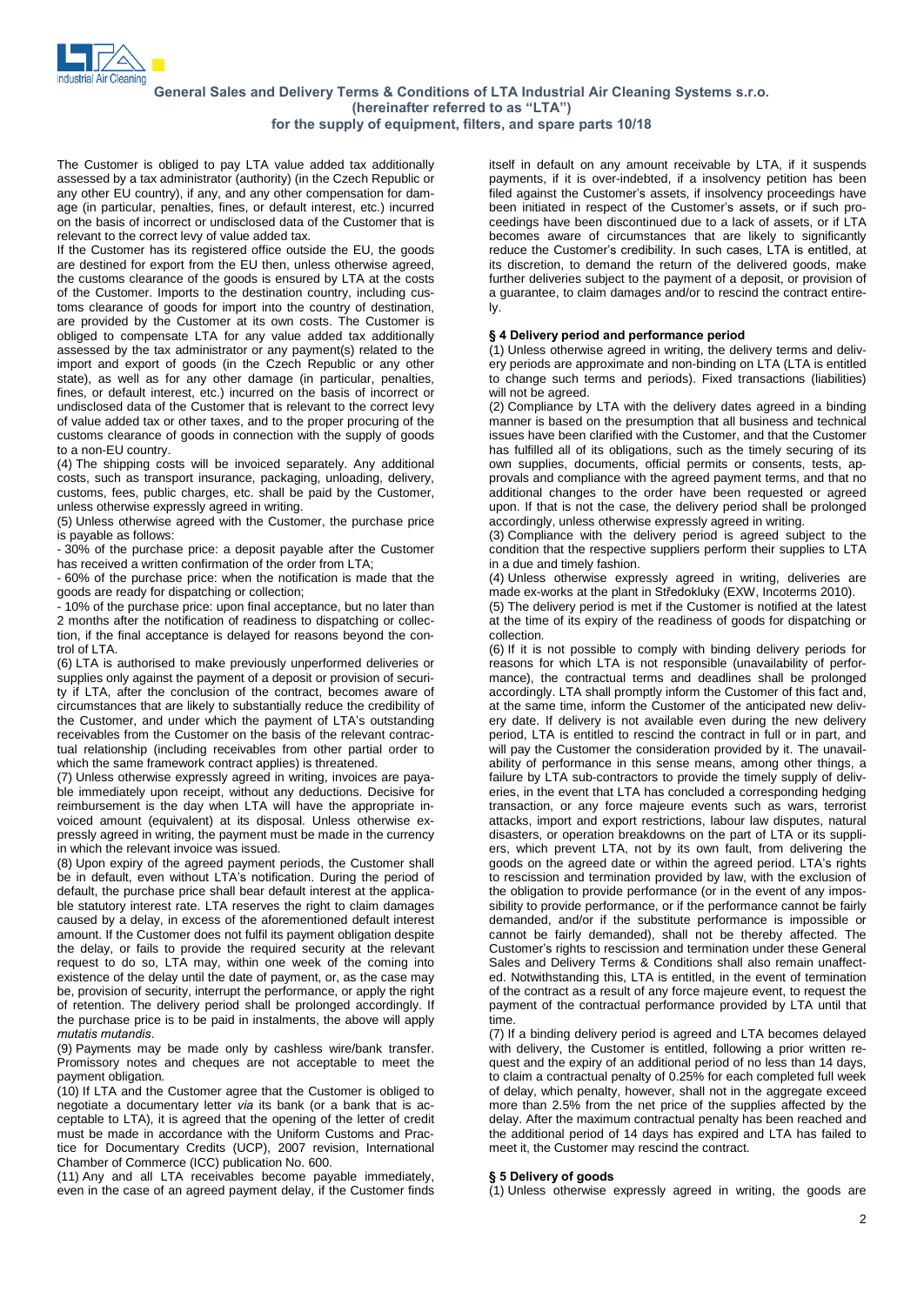

deemed to have been delivered to the Customer at the time the Customer was notified of their readiness for dispatching or collecdeemed to have been delivered to the Customer at the time the<br>Customer was notified of their readiness for dispatching or collec-<br>tion. The Customer may collect the goods in LTA's usual business Customer was notified of their readiness for dispatching or collection. The Customer may collect the goods in LTA's usual business (working) hours from the plant in Středokluky (EXW, Incoterms 2010).

(2) LTA may execute and charge partial deliveries, unless a single (indivisible) subject matter of the contract is to be delivered.

(3) If documents are part of the LTA's delivery, the delivery is considered to be made when the complete documents have been delivered. Any claims by the Customer regarding the documents provid ed are governed solely by the provisions of Sections 9 and 11 of these General Sales and Delivery Terms & Conditions.<br>(4) If the delivery has been negotiated subject to Customer's ap-

these General Sales and Delivery Terms & Conditions.<br>(4) If the delivery has been negotiated subject to Customer's approval (e.g., pre-acceptance) and if there is a delay caused thereby, or if there is a delay in the delivery itself for reasons for which the Customer is responsible, or if the Customer is on the respective due date in delay of the take-over, it shall apply, regardless of any divert-Customer is responsible, or if the Customer is on the respective due<br>date in delay of the take-over, it shall apply, regardless of any divert-<br>ing agreements, at LTA's sole discretion, that the delivery has been date in delay of the take-over, it shall apply, regardless of any diverting agreements, at LTA's sole discretion, that the delivery has been agreed ex-works at the plant at Středokluky, (EXW, Incoterms 2010) and/or that the unpaid purchase price becomes immediately payable (including any VAT), even in the case where the Customer fails, despite being requested by LTA in writing, to approve the supply within a period of 14 days, or if it does not enable the delivery by LTA. After the expiry of this period in vain, LTA is additionally entiwithin a period of 14 days, or if it does not enable the delivery by<br>LTA. After the expiry of this period in vain, LTA is additionally enti-<br>tled to store the subject of delivery at the Customer's risk and costs. LTA. After the expiry of this period in vain, LTA is additionally entitled to store the subject of delivery at the Customer's risk and costs.<br>At the Customer's request, LTA will take out insurance of the goods tled to store the subject of delivery at the Customer's risk and costs.<br>At the Customer's request, LTA will take out insurance of the goods<br>at the Customer's costs. Section 12 paragraph 1 of these General<br>Sales and Deliver at the Customer's costs. Section 12 paragraph 1 of these General dis. The same applies to clearly definable semi-finished parts if, for reasons for which the Customer is responsible (e.g. as a result of the delayed delivery of supplies by the Customer), there will be a delay in the production of the subject of delivery, and thus a delay in the agreed delivery period. ß <sup>6</sup> Export control

(1) If necessary, the Customer is obliged to provide all of the re quired information as regards the export of the goods ordered by it, or with regard to their resale, so that LTA is able to comply with the provisions of the relevant legislation that are binding on LTA and to ask for the necessary permits, etc. Any delay for which LTA is notresponsible, and which arises as <sup>a</sup> result of the necessary export control, is not LTAís liability, and the agreed delivery period shall be prolonged accordingly.

(2) If, despite relevant communications from the Customer, uncertainties persist regarding the export of the goods or their end-use, and if these doubts are not removed completely by the Customer even after LTA's inquiries, LTA is entitled to rescind the contract after the expiry of an additional period of 14 days. The Customer shall not be entitled to claims for damages in such a case.

(3) If LTA incurs any damage as a result of any incorrect or incom plete information provided by the Customer, or if other claims are made against LTA in this respect, or if, in this context, proceedings are initiated by state authorities, the Customer shall compensate LTA, upon the first request, for all of the related damage, and shall provide LTA, at its own costs, with the support in defence against such claims, or in proceedings initiated in this context.

(4) Where an authorisation is required for the export of LTA's goods, the contract is concluded subject to the granting of the relevant authorisation.

## <sup>7</sup> Transfer of risk

(1) As concerns ex-works deliveries from the plant in Středokluky (EXW, Incoterms 2010), the risk of accidental destruction or acci dental deterioration shall pass on to the Customer at the moment LTA informs the Customer that the goods are ready for collection. This also applies if partial performance is involved, or if LTA has committed itself to separately agreed performance (e.g. commis-<br>sioning) that is still to be provided.<br>(2) If delivery is not made ex-works from the plant in Středokluky sioning) that is still to be provided.

(EXW, Incoterms 2010), the risk of accidental destruction and acci dental deterioration shall pass on at the moment of hand-over to the shipper, the carrier, or a person otherwise intended to make the shipment. If the Customer becomes in delay with the take-over of

goods, the risk of accidental destruction and accidental deterioration shall pass on to the Customer at the moment LTA offers the hand over of the relevant goods.

### § 8 Reservation of title (ownership right)

(1) LTA reserves the title to all delivered goods until the Customer pays all present and future receivables from the concluded contract(s) and the customary trade relationship, which have/will come into existence due to any legal reason.

(2) The Customer undertakes to take care of the goods delivered with the reservation of title, to insure them properly, and to prove this fact upon request. Customer's claims *vis-à-vis* its own insurance with the reservation of title, to insure them properly, and to prove this fact upon request. Customer's claims *vis-à-vis* its own insurance company or third parties, which will arise in the event of damage, are assigned to LTA on this day. LTA accepts this assignment.

(3) As concerns goods subject to the reservation of title, no lien in favour of third parties may be established over them before the secured receivables are settled in full, nor may the goods be provided as security to third parties in the form of a security assignment of title. In the event that third parties have access to LTA's goods, or if ed as security to third parties in the form of a security assignment of such a danger exists, the Customer is obliged to notify LTA thereof immediately in writing, and is also obliged to warn third parties of the reservation of title by appropriate means. Should the Customer fail to comply with these obligations, it shall, upon request, provide LTA with all information necessary and appropriate for the exercise of its rights, and provide it with all assistance necessary. The Customer shall bear all costs that must be incurred to remove third party access to LTA's goods that are subject to the reservation of title, and shall bear all costs that must be incurred to remove third party ac to re-purchase these goods if it is not possible for them to be recovered from the third party concerned. cess to LTA's goods that are subject to the reservation of title, and<br>to re-purchase these goods if it is not possible for them to be recov-<br>ered from the third party concerned.<br>(4) In the event of a Customer's breach of c

the event of any delay in payment, LTA is entitled to rescind the contract in accordance with the statutory provisions, and to claim the return of the goods on the basis of the reservation of title and as a result of the rescission. If the Customer fails to pay the due pur chase price, LTA is entitled to exercise such rights only if LTA previ ously provided, in vain, the Customer with a reasonable time limit for payment, or if the provision of such a time limit is not necessary by virtue of law. Any damage and costs incurred by LTA as a result of the rescission, in particular transportation costs, shall be borne by the Customer.

(5) The Customer may resell and/or process the goods that are subject to the reservation of title, in the course of its normal business activities; this permission may be withdrawn by LTA at any time. In this context, the following provisions shall apply:

(a) Reservation of title shall apply, to the maximum extent permitted by law, to products resulting from the processing, mixing, or combin-(a) Reservation of title shall apply, to the maximum extent permitted<br>by law, to products resulting from the processing, mixing, or combin-<br>ing of LTA's products at their full value, with LTA being considered the manufacturer thereof. If, in the case of the processing, mixing, or combining with third party goods, the title to the goods is retained by the third party, LTA shall acquire a co-ownership interest in proportion to the invoiced values of processed, mixed, or combined goods. As concerns other matters, the rules for items supplied subject to the reservation of title shall apply to such resulting product.

(b) The Customer already assigns all the receivables from third parties, arising from a resale or based on other legal reasons (in particular from insurance and/or unauthorised conduct), in full or in parties, arising from a resale or based on other legal reasons (in particular from insurance and/or unauthorised conduct), in full or in the amount of LTA's co-ownership interest under point (a) above, as particular from insurance and/or unauthorised conduct), in full or in<br>the amount of LTA's co-ownership interest under point (a) above, as<br>LTA's security. LTA accepts this assignment. The Customer's obligations referred to in the preceding paragraph (3) also apply in relation to the assigned receivables.

(c) The Customer may enforce the receivable alongside LTA. LTA undertakes not to enforce the receivable if the Customer fulfils its payment obligations to LTA, unless the Customer defaults on pay ment, unless an insolvency petition is filed, unless such petition is rejected due to a lack of property, or unless any other deficiency in its ability to perform occurs. Otherwise, the Customer is required to disclose to LTA information on the assigned receivables and debt ors, to provide all information necessary for the enforcement, to deliver related documents, and to inform debtors (third parties) of said assignment(s).

(6) LTA will, at its sole discretion, release the security, to which it is said assignment(s).<br>
(6) LTA will, at its sole discretion, release the security, to which it is<br>
entitled, upon the Customer's request if its recoverable value exceeds the value of secured receivables by more than 10%.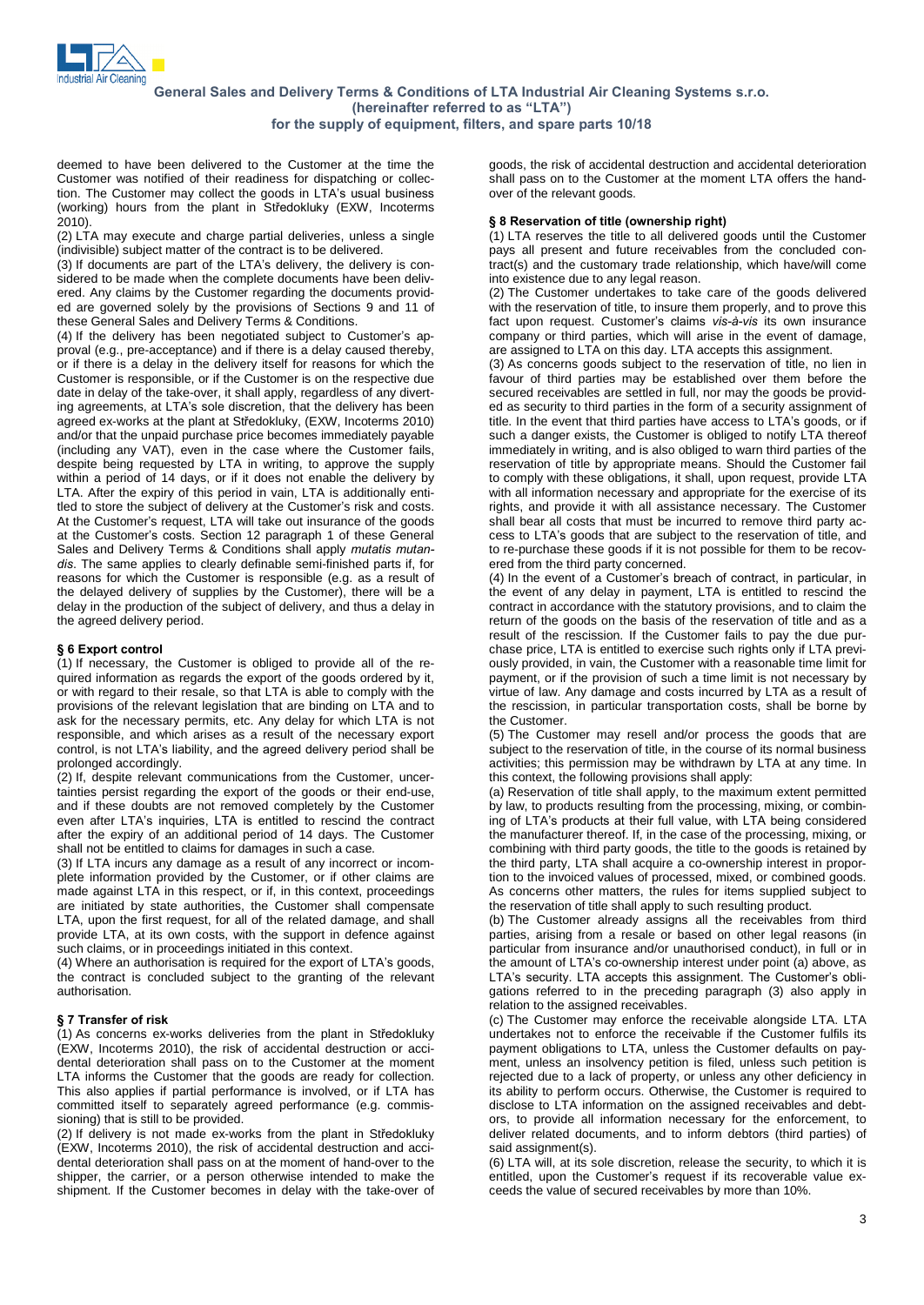

## <sup>9</sup> Warranty for defects

(1) LTA guarantees that the delivered item meets the contractually negotiated properties.

(2) The Customer is obliged to examine whether the subject of delivery is defective, immediately after delivery of the subject of delivery to the installation site.

(3) The Customer is obliged to inform LTA of a defect in written form ates from LTA's written instructions. and without undue delay after having identified such a defect. The defect must be described in detail in a complaint. The complaint must be made within 10 days of the date on which the Customer has discovered, or could have discovered, the defect. If the Customer does not inform LTA in written form of the defect within the afore mentioned period, the Customer will lose its warranty claim entitle ment.

(4) If minor deviations, which are customary in the industry or which are usually accepted between the parties, occur, the subject of delivery is deemed to have been delivered in accordance with the contract.

(5) LTA, at its option and at no costs for the Customer, shall deliver to the Customer any parts of the subject of delivery that were defective, or shall replace them with faultless parts. LTA is authorised to make a rectification of the defect repeatedly, and, at its sole discretion, to move from repair to a replacement delivery.

(6) The warranty period for the subject of delivery is 12 months.

(7) The warranty period commences at the moment of final ac ceptance; if the final acceptance is delayed for reasons attributable to the Customer, the warranty period shall be no more than 15 months from the date of notification of the readiness for collection or dispatching, or, in the absence of such notification, from delivery. If the Customer puts the filters into production operation prior to the final acceptance, the warranty period commences on the date of commissioning by the Customer.

If, during the warranty period, any defect occurs that LTA removes with the explicit acknowledgement of a legal obligation by supplying a defective part (i.e. new delivery) or by repair, the warranty period for the newly delivered or repaired part begins to run again if the supplier's performance under the warranty is provided with an exfor the newly delivered or repaired part begins to run again if the supplier's performance under the warranty is provided with an express acknowledgement of a legal obligation; however, the warranty period for the newly delivered or repaired part shall be a maximum of 18 months from the final acceptance of the subject of delivery; and in the case where the filter is put into operation before the final acceptance is carried out, it shall be a maximum of 18 months from their resale to the Customer, LTA assigns all warranty rights vis-àthe date of putting the filter into operation.

For parts (components) of the subject of delivery that are not affect ed by replacement delivery or repair, the warranty period shall not run for as long as the subject of delivery is out of service due to the replacement or repair.

(8) The Customer shall provide LTA with the necessary time and opportunity, after giving LTA notice, to make any repairs and re placement deliveries that LTA deems necessary. Only in emergen cies of operational safety, or in order to defend against disproportionately high damage, which LTA must immediately be notified of, the Customer has the right to remove the defect itself, or to have it removed by third parties, and to require LTA to compensate it for any necessary and reasonable costs.

(9) Of the costs directly related to the repair or replacement delivery, Environment symmal parasonable costs.<br>
(9) Of the costs directly related to the repair or replacement delivery,<br>
LTA shall bear – if the warranty proves to be justified – the costs for the part being replaced, including shipping costs. In addition to that, LTA shall bear the costs of dismantling and assembly, and the costs for the necessary provision of fitters and assisting workers, including travel expenses, provided that this does not place undue burden on LTA.

(10) The Customer is entitled to rescind the contract within the scope of the statutory provisions if – taking into account exceptional<br>(10) The Customer is entitled to rescind the contract within the<br>scope of the statutory provisions if – taking into account exceptional (10) The Customer is entitled to rescind the contract within the scope of the statutory provisions if  $-$  taking into account exceptional cases provided for by the law  $-$  LTA lets a reasonable period, set for it for the repair or replacement delivery in connection with the defect in the item, expire in vain. If the defect is only insignificant, and if substitute performance cannot be reasonably demanded from LTA, the Customer only has the right to a discount on the contractual price. Additional claims are governed by Section 11 of these General Sales and Delivery Terms & Conditions.

(11) LTA is responsible for the fitness for use of the subject of deliv-

ery only if the subject of delivery is used by the Customer for contractually foreseeable operating conditions, and also otherwise in accordance with the contract. In particular, the Customer has the following obligations: it is obliged to comply with all the provisions of the operating and maintenance manuals, and to carry out the per-

sonnel training, if any, offered by LTA.<br>In addition, LTA shall not be held respons<br>ates from LTA's written instructions. In addition, LTA shall not be held responsible if the Customer devi-

The warranty also does not apply to the following cases: inappropriate or unprofessional use of the subject of delivery; defective or unprofessional assembly, installation, defective or unprofessional commissioning by the Customer and/or third parties; defective or negligent operation, improper or negligent handling or storage; maintenance not properly conducted; faulty repair performed by the Customer or third parties; inappropriate or contaminated or other wise mistaken material(s) (operating substances, raw materials, and auxiliaries) for production operations; defective construction work, inappropriate foundation soil, chemical, electrochemical or electrical influences – unless LTA is responsible for the abovementioned inappropriate foundation soil, chemical, electrochemical or electrical circumstances.<br>LTA's liability for defects also does not apply to normal wear and influences - unless LTA is responsible for the abovementioned

tear or reductions or damage caused by corroding material(s), inappropriate solvents, inappropriate operating substances and lubri cants, inappropriate raw materials or inappropriate or defective power or water supply, provided these supplies are made by the cants, inappropriate raw materials or inappropriate or defective<br>power or water supply, provided these supplies are made by the<br>Customer, and/or they are not LTA's responsibility. In addition to that, LTA is not responsible for defects in the construction pre scribed by the Customer and for alterations/modifications made to the subject of delivery by the Customer or by third parties without the written consent of LTA.

(12) In the event that the Customer or a third party makes any un professional repair, LTA's liability for the consequences and damage resulting therefrom shall be excluded. The same applies to any alterations/modifications to the subject of delivery made without the prior consent of LTA. Third parties within the above-mentioned sense are not companies belonging to the JUNKER group.

(13) If the Customer reports a defect and the defect for which LTA is liable cannot be identified, LTA is entitled to invoice the Customer for any costs, expenses, and damage incurred by LTA due to such unjustified defect claim.

angualition colocol claim.<br>(14) As concerns products that LTA purchases from a third party<br>(but not from a company that belongs to the JUNKER Group) for<br>their resale to the Customer, LTA assigns all warranty rights vis-à-(but not from a company that belongs to the JUNKER Group) for vis such third party to the Customer. LTA is also obliged to assume the warranty provided for in the above paragraphs in favour of the Customer, provided however that the Customer has previously attempted in vain to enforce the assigned warranty rights against the third party concerned. reference in the content of the content of content and other intellec-<br>10 Liability for infringements of copyright and other intellec-

## pany sensomes.<br>Liability for infringements of copyr<br>or industrial property rights

(1) LTA guarantees that there are no patents orother intellectual or industrial property rights of third parties that could be applied to the subject of delivery within the use in accordance with the intended purpose of use, at the time of the risk transfer at the place of installation of the subject of delivery. The provisions of Section 9 para graphs (3) to (10) and Section 9 paragraph (14) of these General Barboo of delivery The provisions of Section 9 para-<br>graphs (3) to (10) and Section 9 paragraph (14) of these General<br>Sales and Delivery Terms & Conditions shall apply *mutatis mutan*-Sales and Delivery Terms & Conditions shall apply mutatis mutan-

dis.<br>(2) LTA's liability is excluded if the patent or other intellectual or industrial property rights of third parties are violated because LTA plied with the Customerís instructions, or because the subject of has complied with the design provided by Customer, or has complied with the Customer's instructions, or because the subject of delivery was used in a particular way, for a particular purpose, in a particular country, in combination with other products or other pro gramming equipment (software), if such fact was not disclosed to<br>LTA at the time of conclusion of the contract.<br>(3) The Customer is obliged to inform LTA, during LTA's liability

LTA at the time of conclusion of the contract.<br>(3) The Customer is obliged to inform LTA, during LTA's liability period, in writing as soon as possible in the event of a third party claiming to have a patent or other intellectual or industrial property right in respect of the subject of delivery, or raising a claim in court or out of court. Before the Customer acknowledges any claim enforced by a third party in court or out of court, it will provide LTA with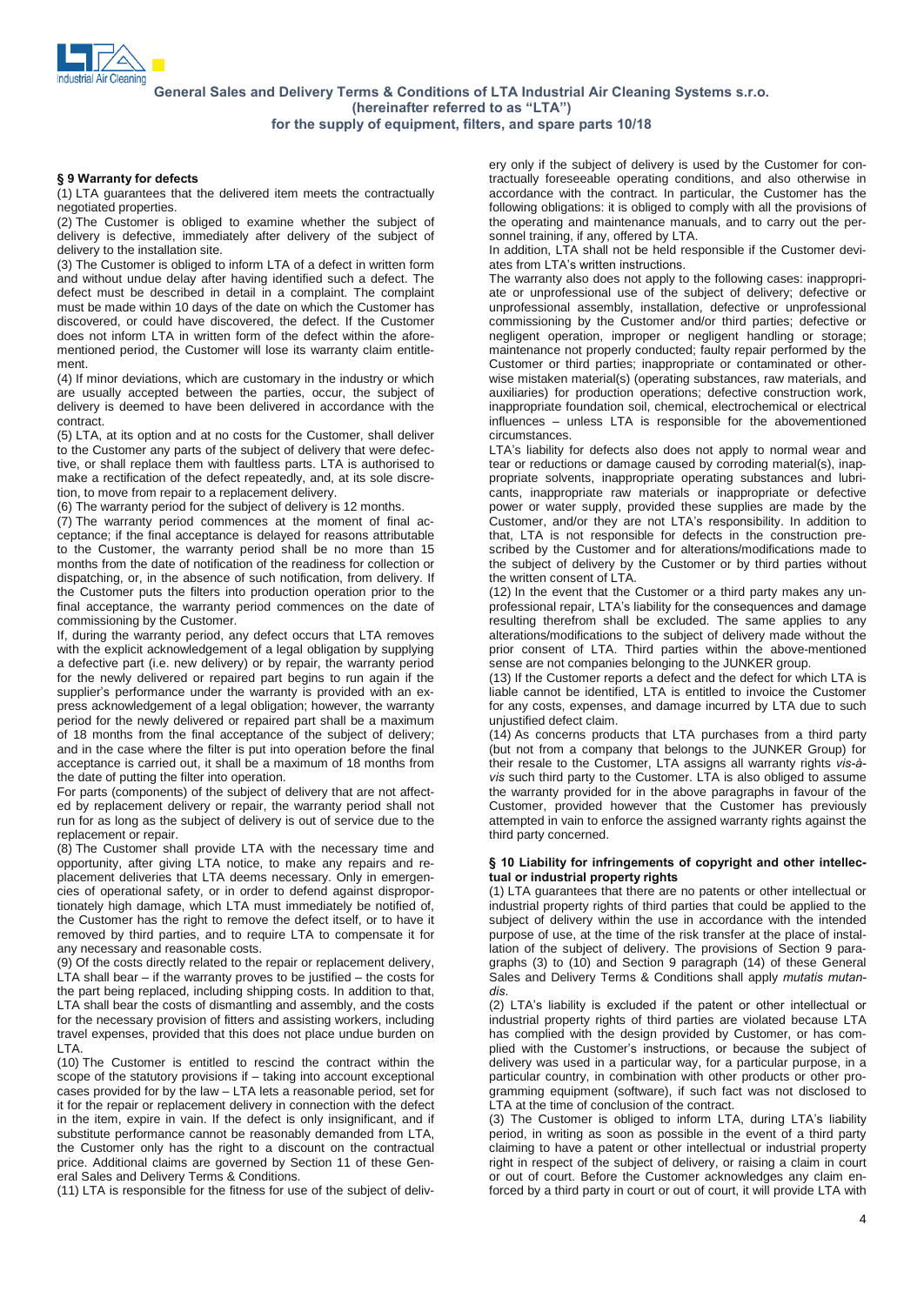

an opportunity to express its opinion. The Customer must, on re quest, grant LTA permission to conduct negotiations or a legal action with the third party concerned on its own account, and on its own responsibility. The Customer is liable to LTA for any damage arising from any caused breach of the above obligations.

(4) The Customer guarantees that the design or instructions provid ed by it will not result in LTA's breach of the above obligations.<br>
(4) The Customer guarantees that the design or instructions provided by it will not result in LTA's breach of patents or other intellectual or industrial property rights of third parties in the performance of its contractual obligations. The Customer shall compensate LTA for damage, or, upon first request, shall compensate it for any reasona ble costs and damage incurred by LTA as a result of non compliance with this warranty.<br> $\frac{1}{100}$  S 11 Liability, limitation of liability

(1) LTA shall be liable for claims for compensation for damage and § 11 Liability, limitation of liability<br>(1) LTA shall be liable for claims for compensation for damage and<br>costs (hereinafter referred to as "Damages") incurred by the Customer, caused by intention or gross negligence on the part of LTA, costs (hereinafter referred to as "Damages") incurred by the Customer, caused by intention or gross negligence on the part of LTA, including intention or gross negligence on the part of LTA's statutory tomer, caused by intention or gross negligence on the part of LTA, including intention or gross negligence on the part of LTA's statutory representatives and assistants, within the meaning of  $\S$  2914 of the Civil Code (NCC), in accordance with the statutory provisions. If LTA, at its fault, breaches a substantial contractual obligation (i.e. an obligation the fulfilment of which allows for the proper performance of the contract and the fulfilment of which usually is, and should be capable of being, relied on by a contracting party), it is also held liable in accordance with the statutory provisions.

(2) Unless an intentional breach of a contract is involved, LTA's liability for Damages is limited to predictable, typically arising damage

 $(3)$  LTA's liability is limited to direct material damage (i.e., damage to the delivered goods as such). LTA is not liable for any indirect and consequential damage (e.g., production stoppage, loss of use, loss of profits, contractual penalties, damage to processed items, etc.).

(4) In addition, LTA is only liable for damage that is incurred during the warranty period pursuant to Section 9 of these General Sales and Delivery Terms & Conditions and reported by the Customer to LTA in written form, stating the description of damage, without un-<br>due delay after the occurrence of the relevant damage.<br>(5) Disturbances arising from the sphere of Customer's influence

due delay after the occurrence of the relevant damage.<br>(5) Disturbances arising from the sphere of Customer's influence and resulting in problems with the outcome of the supply of goods delivered by LTA (e.g.: Customer error in operation/failure to provide assistance resulting in filter failure or non-compliance with quality parameters) shall fall exclusively within the area of risk and liability of the Customer. The Customer must ensure in time that all conditions for proper operation of the subject of delivery are met at the agreed time; LTA shall not be liable for defects stemming from the sphere of Customer's influence and for defects and damage caused agreed time; LTA shall not be liable for defects stemming from the by the Customer or personnel provided by the Customer, unless sphere of Customer's influence and for defects and damage caused<br>by the Customer or personnel provided by the Customer, unless<br>such defects, faults, and damage are based on LTA's erroneous instructions.

(6) If LTA provides technical information or advisory services, and<br>such information or advisory services do not fall within the scope of<br>LTA's performance which has been contracted and to which LTA is such information or advisory services do not fall within the scope of LTA's performance which has been contracted and to which LTA is obliged, such information or advisory services are provided free of charge and with the exclusion of any liability. obliged, such information or advisory services are provided free of charge and with the exclusion of any liability.<br>(7) LTA's liability for damage is limited to the extent of insurance

charge and with the exclusion of any liability.<br>(7) LTA's liability for damage is limited to the extent of insurance<br>cover under liability insurance for damage caused by LTA's operating activities, taken out by LTA.

 $(8)$  Exclusions and limitations of liability arising from the above provisions of these General Sales and Delivery Terms & Conditions do not apply to claims for Damages arising out of any intentional or grossly negligent conduct, in the event of any caused damage or From the health and life, and in the case are sense of any intentional or grossly negligent conduct, in the event of any caused damage or injury to health and life, and in the case of claims under  $\S$  2939  $e$  f seq. of the Civil Code (NCC) dealing with liability for damage caused by product defect(s). Exclusions and limitations of liability are also not applicable if LTA has deceitfully concealed any defect, or as-<br>sumed a warranty for a certain property of the subject of delivery.<br>(9) Except as otherwise expressly provided above, LTA's liability is

sumed a warranty for a certain property of the subject of delivery.<br>(9) Except as otherwise expressly provided above, LTA's liability is excluded to the maximum extent permitted by law. (3) Except as otherwise expressly provided above, LTA's liability is excluded to the maximum extent permitted by law.<br>(10) To the extent that LTA's liability is excluded or limited, also (i)

excluded to the maximum extent permitted by law.<br>(10) To the extent that LTA's liability is excluded or limited, also (i)<br>the liability of LTA's statutory representatives, proxy holders, and assistants, and (ii) the liability of persons affiliated with LTA, including their statutory representatives, proxy holders, and assistants, shall be excluded.

## <sup>12</sup> Set-off, retention, assignment

**§ 12 Set-off, retention, assignment**<br>(1) LTA is authorised to set off its claims against Customer's claims raised with LTA or to exercise a right of retention, even if the claims (1) LTA is authorised to set off its claims against Customer's claims raised with LTA or to exercise a right of retention, even if the claims have different maturity periods, and even if LTA's or the Customer's claims are not yet due.

(2) The Customer is authorised to set off its receivables against LTATION CONSIDER THE CUSTOMER CONSIDERS CONSIDER A REPORT OF THE CUSTOMER CONSIDERATION CONSIDERED A CONSIDERATION CONSIDERATION CONSIDERATION CONSIDERATION CONSIDERATION CONSIDERATION CONSIDERATION CONSIDERATION CONSIDERA of retention only if its claims have been established with final (non appealable) effect, if they are uncontested, or if they have been acknowledged by LTA. In addition to that, the Customer may only exercise the right of retention if its mutual claim is based on the same contractual relationship.

(3) The Customer hereby declares that it agrees to its receivables and payables being set off by LTA. LTA may also set off its receiva bles and payables against the receivables and payables of compa-<br>nies belonging to the Customer's group.<br>(4) The Customer's claims against LTA may not be assigned without nies belonging to the Customer's group.

(4) The Customer's claims against LTA may not be assigned without the prior written consent of LTA.

### <sup>13</sup> Use of programming equipment (software)

If any programming equipment (software) is included in the scope of delivery, the Customer is provided with a non-exclusive and nontransferable right to use the supplied programming equipment (soft ware), including related documentation. The programming equip ment (software) is let for use on the subject of delivery concerned. The use of the programming equipment (software) on more than one system is prohibited. The Customer is authorised to reproduce, process, translate, or modify (convert) the programming equipment (software) from the target code into the source code only to the extent is promined. The castellate of modify (convert) the programming equipment (software) from the target code into the source code only to the extent permitted by law ( $\S$  $S$  65 et seq. of the Copyright Act). The Customer undertakes not to alter the manufactureris data, in particu-<br>extent permitted by law ( $\S$  65 et seq. of the Copyright Act). The<br>Customer undertakes not to alter the manufacturer's data, in particular the clause concerning the reservation of copyright (copyright clause), nor remove or it or change it without the prior written consent of LTA. All other rights to the programming equipment (software) and related documentation, including copies, shall remain with LTA or, as the case may be, suppliers of the relevant programming equipment (software). Sublicensing is inadmissible.<br>**§ 14 Confidentiality** 

The Customer is obliged to keep in strict secrecy any and all infor mation, documents, documentation, drawings, sketches and other materials, know-how, and other business and operational secrets (hereinafter referred to as the "Confidential Information"), and not to materials, know-how, and other business and operational secrets (hereinafter referred to as the "Confidential Information"), and not to disclose or otherwise reveal the Confidential Information to any third parties without the express consent of LTA. LTA will also maintain disclose or otherwise reveal the Confidential Information to any third parties without the express consent of LTA. LTA will also maintain confidentiality regarding the Customer's documents and materials. confidentiality regarding the Customer's documents and materials.<br>§ 15 Final provisions

(1) These General Sales and Delivery Terms & Conditions and all legal relationships between the contracting parties or their respective legal successors shall be governed exclusively by the laws of the Czech Republic, with the exclusion of the United Nations Con vention on Contracts for the International Sale of Goods, and with the exclusion of the provisions of international private law.<br>(2) The place of performance is Středokluky. For all disputes arising

from all contractual relationships to which these General Terms and Conditions of Sale and Delivery apply, the District Court in Kladno shall be the competent court if a district court has jurisdiction, or alternatively the Regional Court in Prague shall be the competent court if a regional court has jurisdiction. However, LTA is also entialternatively the Regional Court in Prague shall be the competent court if a regional court has jurisdiction. However, LTA is also entitled to apply to a court with jurisdiction based on the Customer's registered office.

(3) If any of the provisions of these General Sales and Delivery Terms & Conditions, or any applicable contract entered into between the contracting parties, is or becomes invalid, the validity of the General Sales and Delivery Terms & Conditions or the relevant contract as a whole shall not be affected thereby. The contracting parties undertake to replace such invalid provisions with provisions that come, in a legally permissible manner, as close as possible to the regulation contained in the invalid provisions. The same applies to any gaps. In order to fill the gaps, the contracting parties undertake to strive for a regulation that comes as close as possible to